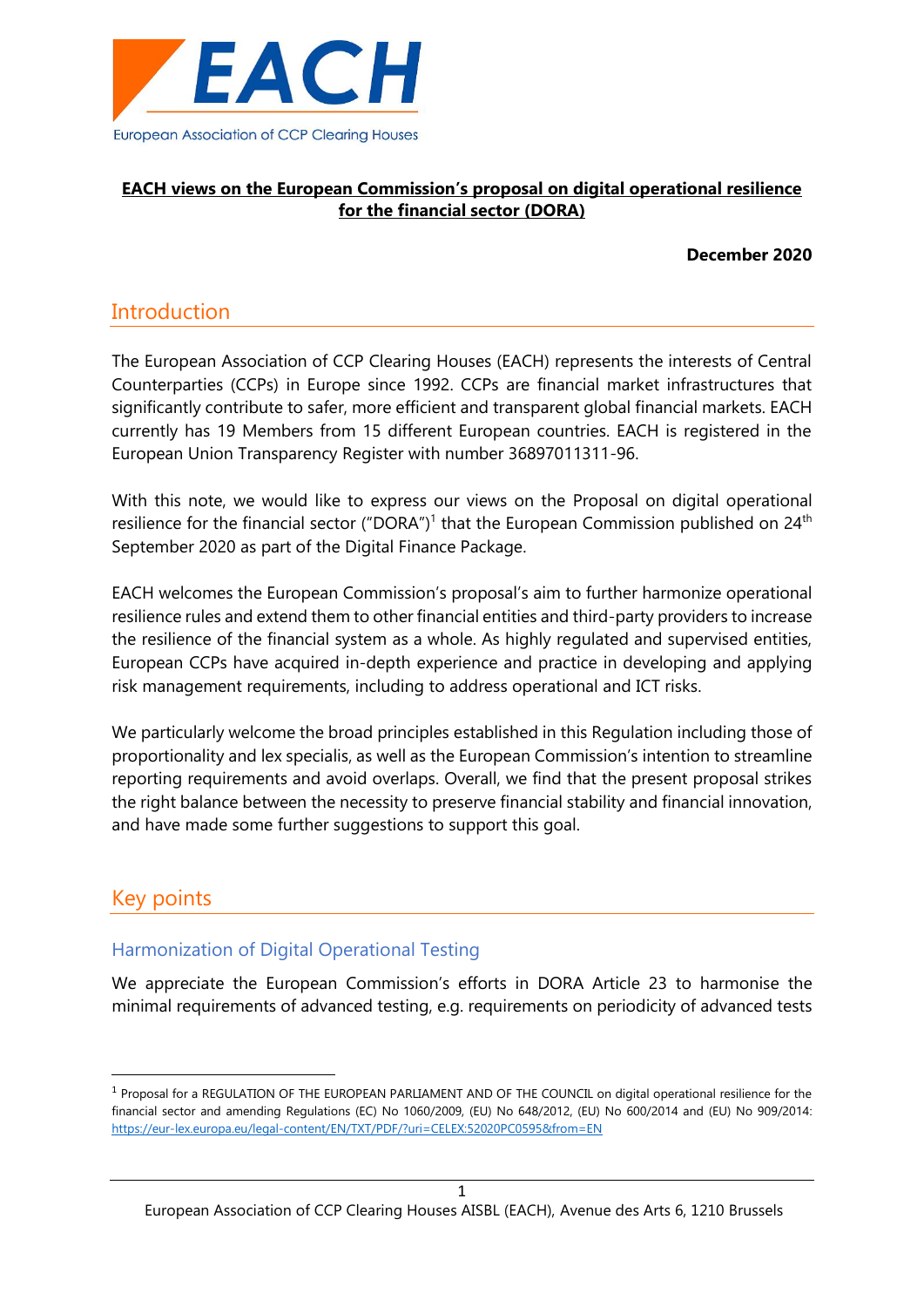(three years), minimal coverage (critical functions) and other organisational requirements and requirements for testers.

However, we note that DORA does not specify the type of advanced testing that will be required from financial entities. Hence, we would encourage the European Commission to clarify that the DORA testing regime does not come in addition to and is not independent from the **requirements on advanced testing** included in the existing frameworks such as the TIBER-EU framework<sup>2</sup>. This would help avoiding any additional compliance costs that firms would incur as a consequence of having to fulfil duplicative requirements on testing. We believe that, ideally, DORA should state the requirements on how testing should be performed, and then it would be up to regulated entities to conduct the testing, with regulators having the right to review findings – if they wish to do so – and track remediation. This is what, for instance, the CFTC Systems Safeguards Regulation $3$  mandates.

EACH would also welcome a clarification from the European Commission that a financial entity is allowed to perform thread lead penetration tests by itself, if certain criteria are met (e.g. Art 24 a) and b)). As financial entities' IT architectures are very heterogenous and sometimes very complex, it would be inefficient to rely solely on external service providers. Also, such requirements might not be possible to fulfil in every case, due to a lack of appropriate external providers. While we note that the European Commission's proposal does not exclude this possibility, a clarification that it is indeed allowed would provide more certainty.

In addition, we also encourage **cooperation with international regulatory authorities on harmonising requirements and guidance on advanced testing frameworks**, which would enable a smooth implementation for firms that operate different entities across borders and in different jurisdictions.

## Scope of the proposal

As currently drafted, an intra-group relationship could be included into the scope of DORA and thereby be deemed a (critical) third-party provider. EACH would argue that **intra-group relationships should not be classified as third-party relationships for the purpose of the DORA requirements**. In an intra-group relationship, the economic interests are aligned and managed at group level; ultimately the shareholders are the same, thereby mitigating many risks that arise out of traditionally outsourcing relationship. Additionally, CCPs retain full responsibility, legal liability and accountability to the regulator for all tasks. Therefore, EACH would suggest that intra-group relationships should be excluded from the scope of DORA, when the majority of shareholders are the same.

# Clarity on definition of critical services

EACH is of the opinion that the **designation of critical ICT third-party service providers** as specified within Article 28 is **not fully defined**. Article 28 indeed states that the ESAs, through

<sup>3</sup> CFTC System Safeguards Testing Requirements for Derivatives Clearing Organizations

<sup>&</sup>lt;sup>2</sup> TIBER-EU FRAMEWORK – How to implement the European framework for Threat Intelligence-based Ethical Red Teaming: [https://www.ecb.europa.eu/pub/pdf/other/ecb.tiber\\_eu\\_framework.en.pdf](https://www.ecb.europa.eu/pub/pdf/other/ecb.tiber_eu_framework.en.pdf)

<https://www.cftc.gov/sites/default/files/idc/groups/public/@newsroom/documents/file/federalregister121615b.pdf>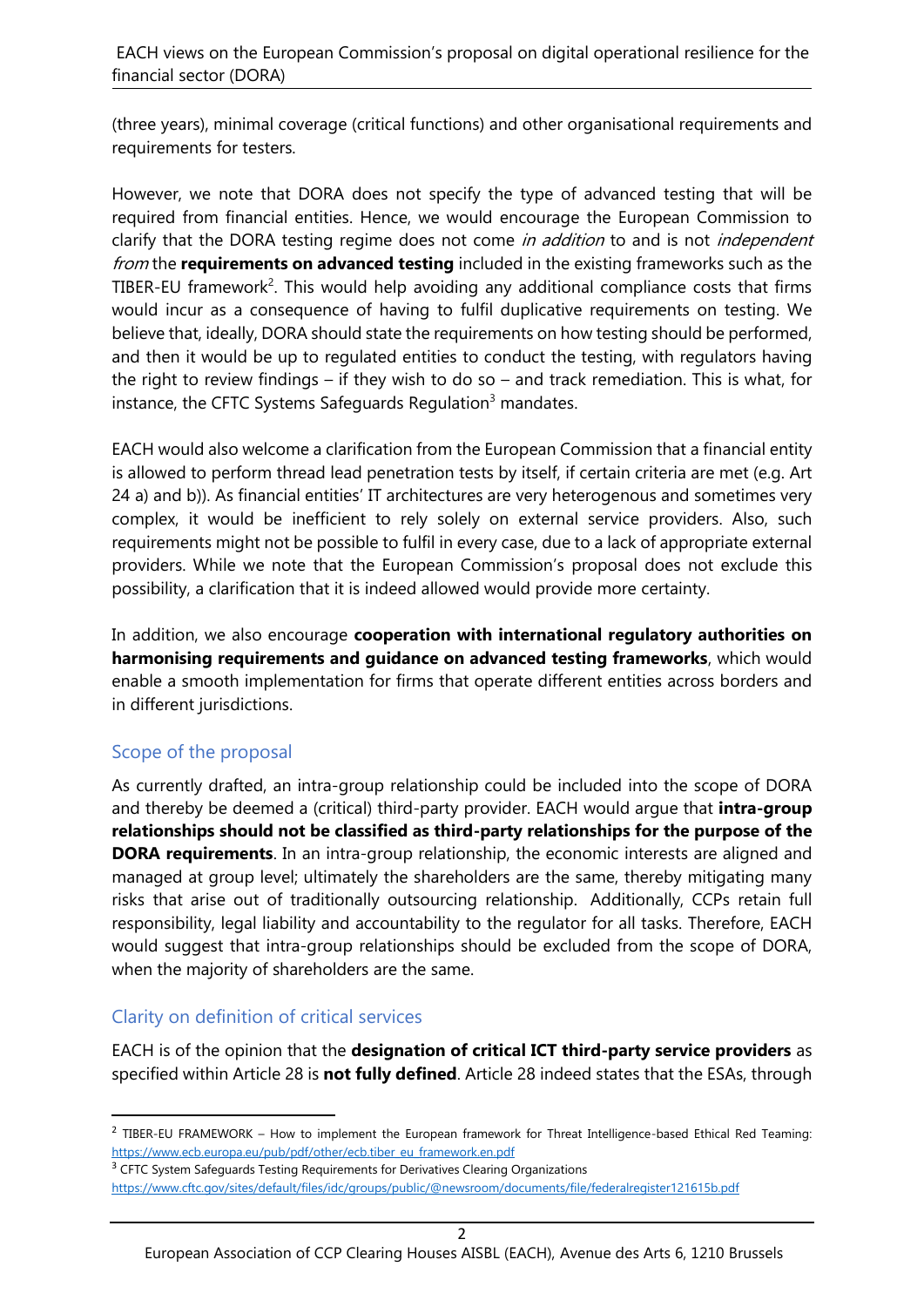the Joint Committee and upon recommendation from the Oversight Forum shall designate the ICT third-party service providers that are critical for financial entities, and such designation has to be based on a series of criteria, among which the "number of global systemically important institutions (G-SIIs) or other systemically important institutions (O-SIIs) that rely on the respective ICT third-party service provider". However, we believe that such definition is not precise enough and would request the Commission to provide clarifications.

# Conditions on sub-sourcing in third countries

EACH appreciates that DORA foresees dedicated rules for "critical ICT third-party service provider" including cloud service providers (CSPs), which will lead to a more harmonized approach. This is an important step to mitigate national measures on outsourcing hindering the usage of this technology and the respective services.

However, **conditions on third-country service provisions**, including sub-outsourcing to CSPs established in third-countries, are **disproportionate and could hinder global operations**. A strict reading of Article 31(1)(iv) would mean financial entities cannot outsource any critical or important functions to ICT providers if they cannot ensure that the subcontractor is *not* an ICT third-party service provider or an ICT sub-contractor established in a third-country. This is not proportional and would effectively rule out use of certain ICT service providers, including CSPs, for critical functions.

#### Flexibility on termination of contractual arrangements

The provisions of **Article 25.8 impose requirements on firms which terminate arrangements with their respective providers** in circumstances where there are "material changes that affect the arrangement or the situation of the ICT third-party service provider", as established in point 8(b), where the provider shows "weaknesses in its overall ICT risk *management* as defined in point  $8(c)$ , or where *the competent authority can no longer* effectively supervise the financial entity" as define in point 8(d).

EACH would recommend **providing some flexibility** to the regulated financial entities instead of mandating the termination requirements, as well as harmonising such requirements with the existing EBA Outsourcing Guidelines<sup>4</sup>.

## Requirements on copies of high-risk evidence

ICT third-party providers should not be obliged to let financial entities take copies of high risk evidence, but make these **available in a secure, non-proliferating way** (Article 27(2)h-i): for high risk evidence, e.g. non remedied vulnerabilities, ICT third-party providers have a legitimate interest to avoid clients making copies. However, ICT third-party providers should be obliged to make them available e.g. by means of a secure reading room that customers can access whenever required. Additionally, if authorities would see the need to inspect sites of CSPs, this would reduce the burden for financial entities to visit the CSPs themselves.

<sup>4</sup> EBA Guidelines on Outsourcing Arrangements:

[https://eba.europa.eu/sites/default/documents/files/documents/10180/2551996/38c80601-f5d7-4855-8ba3-](https://eba.europa.eu/sites/default/documents/files/documents/10180/2551996/38c80601-f5d7-4855-8ba3-702423665479/EBA%20revised%20Guidelines%20on%20outsourcing%20arrangements.pdf) [702423665479/EBA%20revised%20Guidelines%20on%20outsourcing%20arrangements.pdf](https://eba.europa.eu/sites/default/documents/files/documents/10180/2551996/38c80601-f5d7-4855-8ba3-702423665479/EBA%20revised%20Guidelines%20on%20outsourcing%20arrangements.pdf)